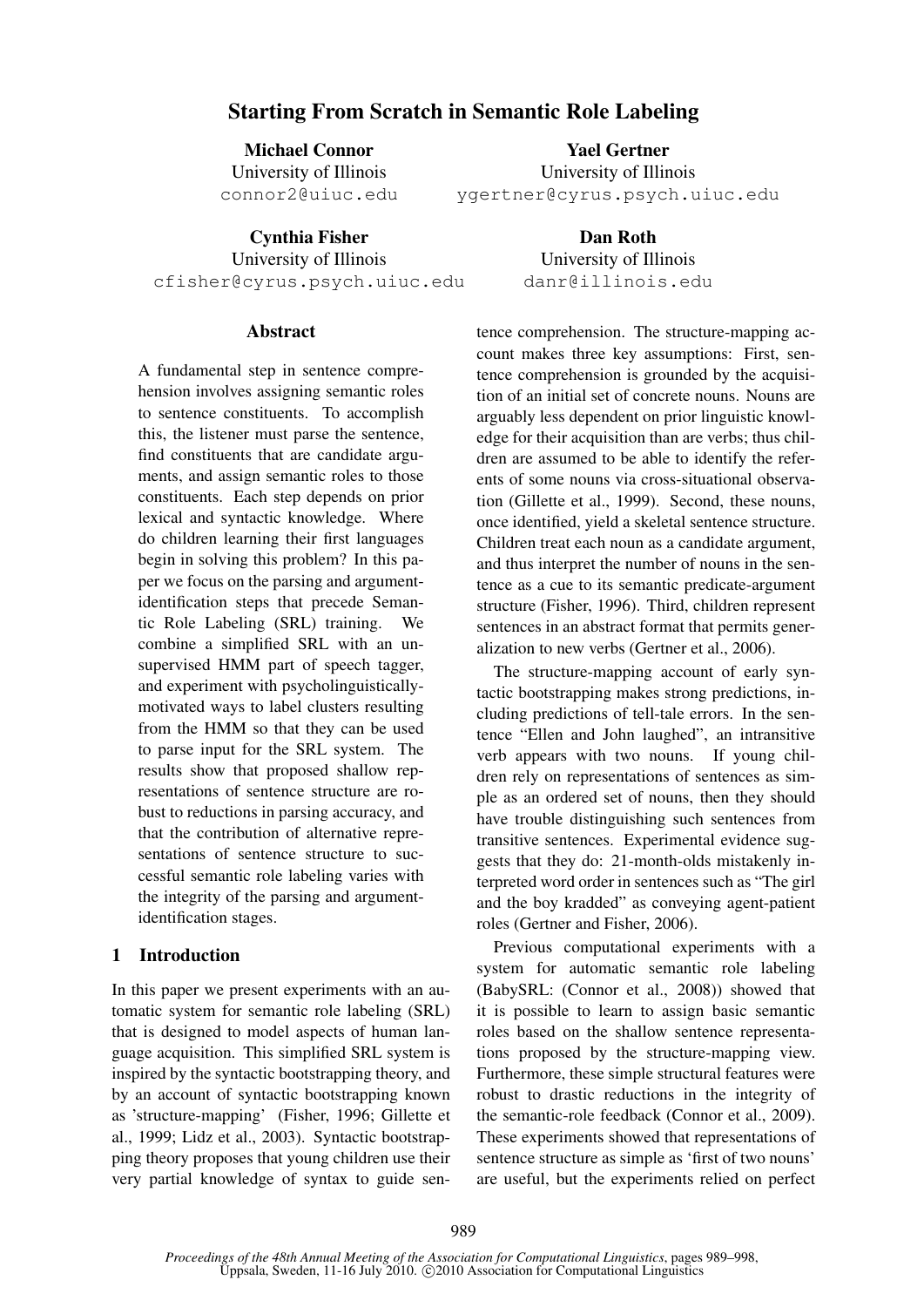knowledge of arguments and predicates as a start to classification.

Perfect built-in parsing finesses two problems facing the human learner. The first problem involves classifying words by part-of-speech. Proposed solutions to this problem in the NLP and human language acquisition literatures focus on distributional learning as a key data source (e.g., (Mintz, 2003; Johnson, 2007)). Importantly, infants are good at learning distributional patterns (Gomez and Gerken, 1999; Saffran et al., 1996). Here we use a fairly standard Hidden Markov Model (HMM) to generate clusters of words that occur in similar distributional contexts in a corpus of input sentences.

The second problem facing the learner is more contentious: Having identified clusters of distributionally-similar words, how do children figure out what role these clusters of words should play in a sentence interpretation system? Some clusters contain nouns, which are candidate arguments; others contain verbs, which take arguments. How is the child to know which are which? In order to use the output of the HMM tagger to process sentences for input to an SRL model, we must find a way to automatically label the clusters.

Our strategies for automatic argument and predicate identification, spelled out below, reflect core claims of the structure-mapping theory: (1) The meanings of some concrete nouns can be learned without prior linguistic knowledge; these concrete nouns are assumed based on their meanings to be possible arguments; (2) verbs are identified, not primarily by learning their meanings via observation, but rather by learning about their syntactic argument-taking behavior in sentences.

By using the HMM part-of-speech tagger in this way, we can ask how the simple structural features that we propose children start with stand up to reductions in parsing accuracy. In doing so, we move to a parser derived from a particular theoretical account of how the human learner might classify words, and link them into a system for sentence comprehension.

## 2 Model

We model language learning as a Semantic Role Labeling (SRL) task (Carreras and Màrquez, 2004). This allows us to ask whether a learner, equipped with particular theoretically-motivated representations of the input, can learn to understand sentences at the level of who did what to whom. The architecture of our system is similar to a previous approach to modeling early language acquisition (Connor et al., 2009), which is itself based on the standard architecture of a full SRL system (e.g. (Punyakanok et al., 2008)).

This basic approach follows a multi-stage pipeline, with each stage feeding in to the next. The stages are: (1) Parsing the sentence, (2) Identifying potential predicates and arguments based on the parse, (3) Classifying role labels for each potential argument relative to a predicate, (4) Applying constraints to find the best labeling of arguments for a sentence. In this work we attempt to limit the knowledge available at each stage to the automatic output of the previous stage, constrained by knowledge that we argue is available to children in the early stages of language learning.

In the parsing stage we use an unsupervised parser based on Hidden Markov Models (HMM), modeling a simple 'predict the next word' parser. Next the argument identification stage identifies HMM states that correspond to possible arguments and predicates. The candidate arguments and predicates identified in each input sentence are passed to an SRL classifier that uses simple abstract features based on the number and order of arguments to learn to assign semantic roles.

As input to our learner we use samples of natural child directed speech (CDS) from the CHILDES corpora (MacWhinney, 2000). During initial unsupervised parsing we experiment with incorporating knowledge through a combination of statistical priors favoring a skewed distribution of words into classes, and an initial hard clustering of the vocabulary into function and content words. The argument identifier uses a small set of frequent nouns to seed argument states, relying on the assumptions that some concrete nouns can be learned as a prerequisite to sentence interpretation, and are interpreted as candidate arguments.

The SRL classifier starts with noisy largely unsupervised argument identification, and receives feedback based on annotation in the PropBank style; in training, each word identified as an argument receives the true role label of the phrase that word is part of. This represents the assumption that learning to interpret sentences is naturally supervised by the fit of the learner's predicted meaning with the referential context. The provision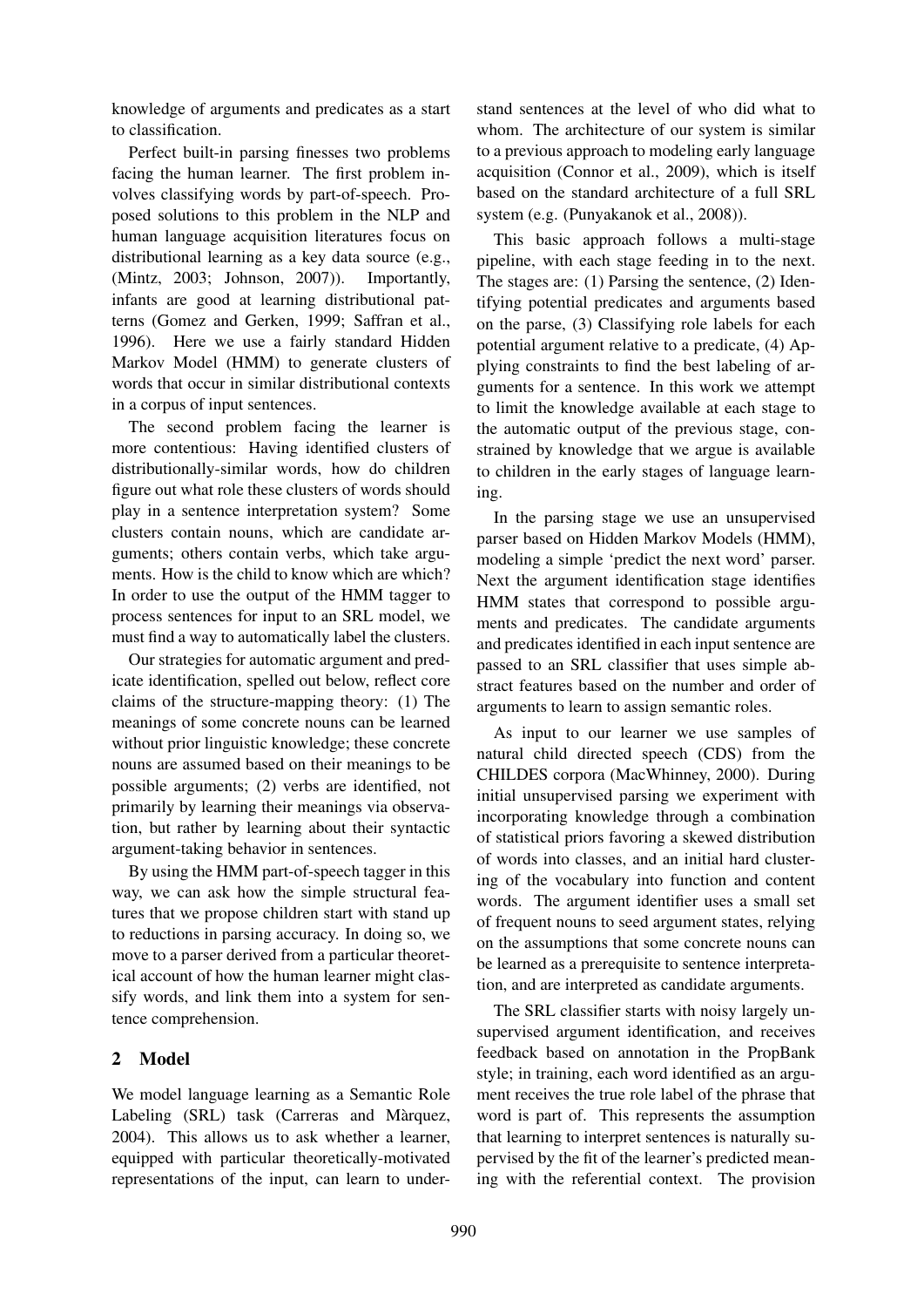of perfect 'gold-standard' feedback over-estimates the real child's access to this supervision, but allows us to investigate the consequences of noisy argument identification for SRL performance. We show that even with imperfect parsing, a learner can identify useful abstract patterns for sentence interpretation. Our ultimate goal is to 'close the loop' of this system, by using learning in the SRL system to improve the initial unsupervised parse and argument identification.

The training data were samples of parental speech to three children (Adam, Eve, and Sarah; (Brown, 1973)), available via CHILDES. The SRL training corpus consists of parental utterances in samples Adam 01-20 (child age 2;3 - 3;1), Eve 01-18 (1;6 - 2;2), and Sarah 01-83 (2;3 - 3;11). All verb-containing utterances without symbols indicating disfluencies were automatically parsed with the Charniak parser (Charniak, 1997), annotated using an existing SRL system (Punyakanok et al., 2008) and then errors were hand-corrected. The final annotated sample contains about 16,730 propositions, with 32,205 arguments.

## 3 Unsupervised Parsing

As a first step of processing, we feed the learner large amounts of unlabeled text and expect it to learn some structure over this data that will facilitate future processing. The source of this text is child directed speech collected from various projects in the CHILDES repository<sup>1</sup>. We removed sentences with fewer than three words or markers of disfluency. In the end we used 160 thousand sentences from this set, totaling over 1 million tokens and 10 thousand unique words.

The goal of the parsing stage is to give the learner a representation permitting it to generalize over word forms. The exact parse we are after is a distributional and context-sensitive clustering of words based on sequential processing. We chose an HMM based parser for this since, in essence the HMM yields an unsupervised POS classifier, but without names for states. An HMM trained with expectation maximization (EM) is analogous to a simple process of predicting the next word in a stream and correcting connections accordingly for each sentence.

With HMM we can also easily incorporate additional knowledge during parameter estimation. The first (and simplest) parser we used was an HMM trained using EM with 80 hidden states. The number of hidden states was made relatively large to increase the likelihood of clusters corresponding to a single part of speech, while preserving some degree of generalization.

Johnson (2007) observed that EM tends to create word clusters of uniform size, which does not reflect the way words cluster into parts of speech in natural languages. The addition of priors biasing the system toward a skewed allocation of words to classes can help. The second parser was an 80 state HMM trained with Variational Bayes EM (VB) incorporating Dirichlet priors (Beal, 2003).<sup>2</sup>

In the third and fourth parsers we experiment with enriching the HMM POS-tagger with other psycholinguistically plausible knowledge. Words of different grammatical categories differ in their phonological as well as in their distributional properties (e.g., (Kelly, 1992; Monaghan et al., 2005; Shi et al., 1998)); combining phonological and distributional information improves the clustering of words into grammatical categories. The phonological difference between content and function words is particularly striking (Shi et al., 1998). Even newborns can categorically distinguish content and function words, based on the phonological difference between the two classes (Shi et al., 1999). Human learners may treat content and function words as distinct classes from the start.

To implement this division into function and content words<sup>3</sup>, we start with a list of function word POS tags<sup>4</sup> and then find words that appear predominantly with these POS tags, using tagged WSJ data (Marcus et al., 1993). We allocated a fixed number of states for these function words, and left the rest of the states for the rest of the words. This amounts to initializing the emission matrix for the HMM with a block structure; words from one class cannot be emitted by states allocated to the other class. This trick has been used before in speech recognition work (Rabiner,

<sup>&</sup>lt;sup>1</sup>We used parts of the Bloom (Bloom, 1970; Bloom, 1973), Brent (Brent and Siskind, 2001), Brown (Brown, 1973), Clark (Clark, 1978), Cornell, MacWhinney (MacWhinney, 2000), Post (Demetras et al., 1986) and Providence (Demuth et al., 2006) collections.

<sup>&</sup>lt;sup>2</sup>We tuned the prior using the same set of 8 value pairs suggested by Gao and Johnson (2008), using a held out set of POS-tagged CDS to evaluate final performance.

<sup>&</sup>lt;sup>3</sup>We also include a small third class for punctuation, which is discarded.

<sup>4</sup>TO,IN,EX,POS,WDT,PDT,WRB,MD,CC,DT,RP,UH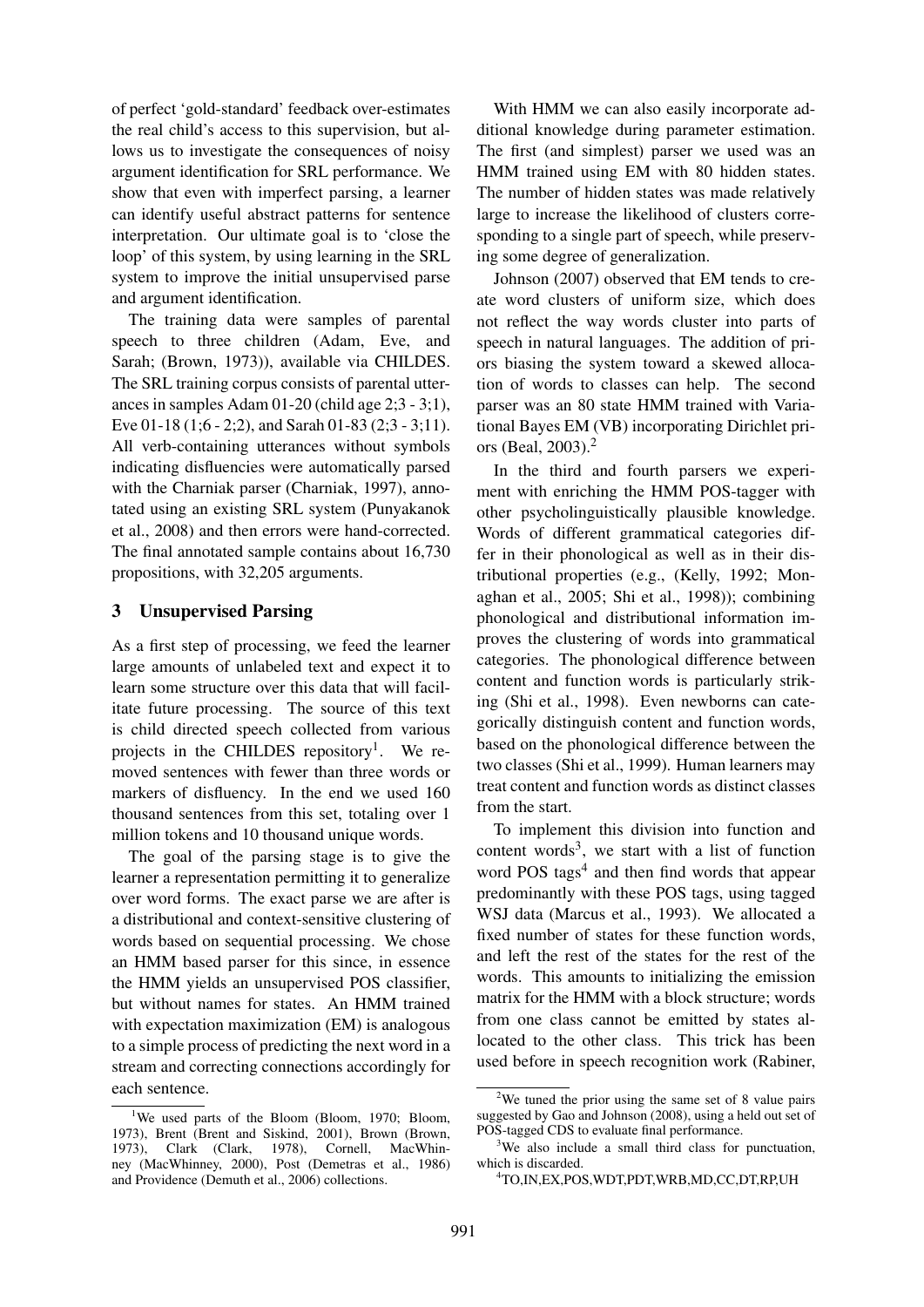1989), and requires far fewer resources than the full tagging dictionary that is often used to intelligently initialize an unsupervised POS classifier (e.g. (Brill, 1997; Toutanova and Johnson, 2007; Ravi and Knight, 2009)).

Because the function and content word preclustering preceded parameter estimation, it can be combined with either EM or VB learning. Although this initial split forces sparsity on the emission matrix and allows more uniform sized clusters, Dirichlet priors may still help, if word clusters within the function or content word subsets vary in size and frequency. The third parser was an 80 state HMM trained with EM estimation, with 30 states pre-allocated to function words; the fourth parser was the same except that it was trained with VB EM.

#### 3.1 Parser Evaluation



Figure 1: Unsupervised Part of Speech results, matching states to gold POS labels. All systems use 80 states, and comparison is to gold labeled CDS text, which makes up a subset of the HMM training data. Variation of Information is an information-theoretic measure summing mutual information between tags and states, proposed by (Meilă, 2002), and first used for Unsupervised Part of Speech in (Goldwater and Griffiths, 2007). Smaller numbers are better, indicating less information lost in moving from the HMM states to the gold POS tags. Note that incorporating function word preclustering allows both EM and VB algorithms to achieve the same performance with an order of magnitude fewer sentences.

We first evaluate these parsers (the first stage of our SRL system) on unsupervised POS tagging. Figure 1 shows the performance of the four systems using Variation of Information to measure match between gold states and unsupervised parsers as we vary the amount of text they receive. Each point on the graph represents the average result over 10 runs of the HMM with different samples of the unlabeled CDS. Another common measure for unsupervised POS (when there are more states than tags) is a many to one greedy mapping of states to tags. It is known that EM gives a better many to one score than VB trained HMM (Johnson, 2007), and likewise we see that here: with all data EM gives 0.75 matching, VB gives 0.74, while both EM+Funct and VB+Funct reach 0.80.

Adding the function/content word split to the HMM structure improves both EM and VB estimation in terms of both tag matching accuracy and information. However, these measures look at the parser only in isolation. What is more important to us is how useful the provided word clusters are for future semantic processing. In the next sections we use the outputs of our four parsers to identify arguments and predicates.

#### 4 Argument Identification

The unsupervised parser provides a state label for each word in each sentence; the goal of the argument identification stage is to use these states to label words as potential arguments, predicates or neither. As described in the introduction, core premises of the structure-mapping account offer routes whereby we could label some HMM states as argument or predicate states.

The structure-mapping account holds that sentence comprehension is grounded in the learning of an initial set of nouns. Children are assumed to identify the referents of some concrete nouns via cross-situational learning (Gillette et al., 1999; Smith and Yu, 2008). Children then assume, by virtue of the meanings of these nouns, that they are candidate arguments. This is a simple form of semantic bootstrapping, requiring the use of built-in links between semantics and syntax to identify the grammatical type of known words (Pinker, 1984). We use a small set of known nouns to transform unlabeled word clusters into candidate arguments for the SRL: HMM states that are dominated by known names for animate or inanimate objects are assumed to be argument states.

Given text parsed by the HMM parser and a list of known nouns, the argument identifier proceeds in multiple steps as illustrated in figure 2. The first stage identifies as argument states those states that appear at least half the time in the training data with known nouns. This use of a seed list and distributional clustering is similar to Prototype Driven Learning (Haghighi and Klein, 2006), except we are only providing information on one specific class.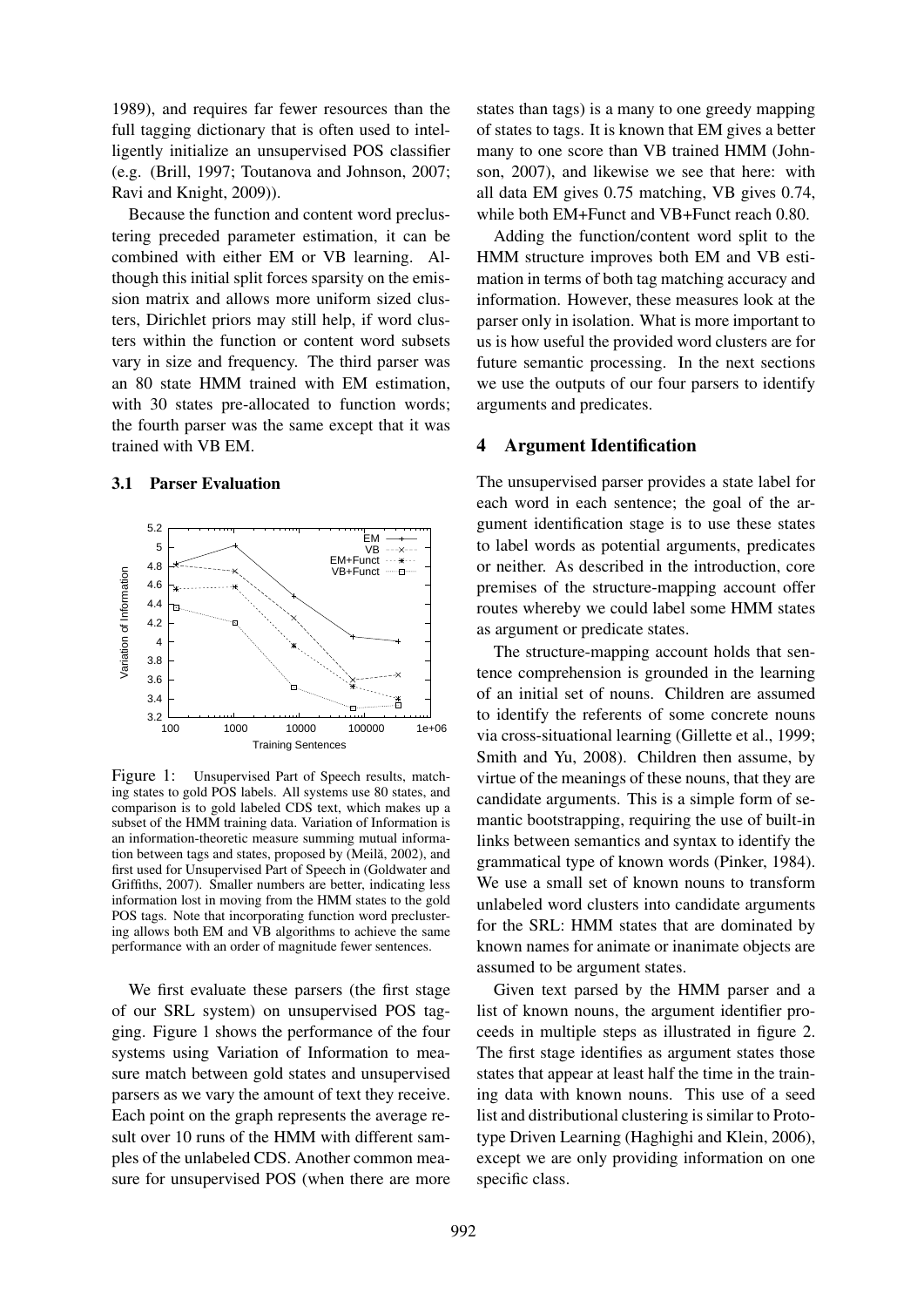

(a) Argument Identification



(b) Predicate Identification

Figure 2: Argument identification algorithm. This is a two stage process: argument state identification based on statistics collected over entire text and per sentence predicate identification.

As a list of known nouns we collected all those nouns that appear three times or more in the child directed speech training data and judged to be either animate or inanimate nouns. The full set of 365 nouns covers over 93% of noun occurences in our data. In upcoming sections we experiment with varying the number of seed nouns used from this set, selecting the most frequent set of nouns. Reflecting the spoken nature of the child directed speech, the most frequent nouns are pronouns, but beyond the top 10 we see nouns naming people ('daddy', 'ursula') and object nouns ('chair', 'lunch').

What about verbs? A typical SRL model identifies candidate arguments and tries to assign roles to them relative to each verb in the sentence. In principle one might suppose that children learn the meanings of verbs via cross-situational observation just as they learn the meanings of concrete nouns. But identifying the meanings of

verbs is much more troublesome. Verbs' meanings are abstract, therefore harder to identify based on scene information alone (Gillette et al., 1999). As a result, early vocabularies are dominated by nouns (Gentner, 2006). On the structure-mapping account, learners identify verbs, and begin to determine their meanings, based on sentence structure cues. Verbs take noun arguments; thus, learners could learn which words are verbs by detecting each verb's syntactic argument-taking behavior. Experimental evidence provides some support for this procedure: 2-year-olds keep track of the syntactic structures in which a new verb appears, even without a concurrent scene that provides cues to the verb's semantic content (Yuan and Fisher, 2009).

We implement this behavior by identifying as predicate states the HMM states that appear commonly with a particular number of previously identified arguments. First, we collect statistics over the entire HMM training corpus regarding how many arguments are identified per sentence, and which states that are not identified as argument states appear with each number of arguments. Next, for each parsed sentence that serves as SRL input, the algorithm chooses as the most likely predicate the word whose state is most likely to appear with the number of arguments found in the current input sentence. Note that this algorithm assumes exactly one predicate per sentence. Implicitly, the argument count likelihood divides predicate states up into transitive and intransitive predicates based on appearances in the simple sentences of CDS.

#### 4.1 Argument Identification Evaluation

Figure 3 shows argument and predicate identification accuracy for each of the four parsers when provided with different numbers of known nouns. The known word list is very skewed with its most frequent members dominating the total noun occurrences in the data. The ten most frequent words<sup>5</sup> account for 60% of the total noun occurrences. We achieve the different occurrence coverage numbers of figure 3 by using the most frequent  $N$  words from the list that give the specific coverage<sup>6</sup> . Pronouns refer to people or objects, but are abstract in that they can refer to any person or object. The inclusion of pronouns in our list of

<sup>5</sup> you, it, I, what, he, me, ya, she, we, her

 $6N$  of 5, 10, 30, 83, 227 cover 50%, 60%, 70%, 80%, 90% of all noun occurrences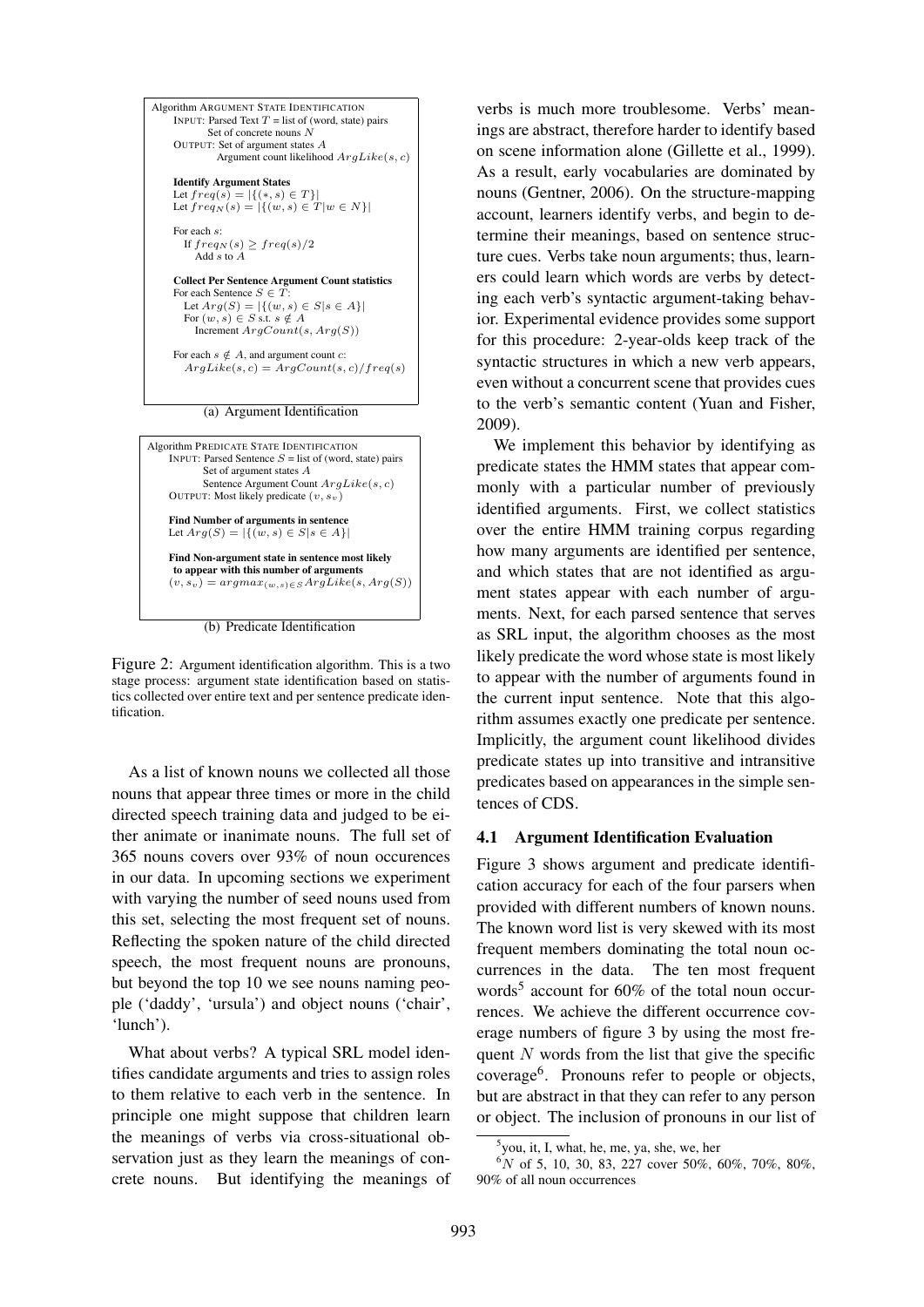

Figure 3: Effect of number of concrete nouns for seeding argument identification with various unsupervised parsers. Argument identification accuracy is computed against true argument boundaries from hand labeled data. The upper set of results show primary argument (A0-4) identification F1, and bottom lines show predicate identification F1.

known nouns represents the assumption that toddlers have already identified pronouns as referential terms. Even 19-month-olds assign appropriately different interpretations to novel verbs presented in simple transitive versus intransitive sentences with pronoun arguments ("He's kradding him!" vs. "He's kradding!"; (Yuan et al., 2007)). In ongoing work we experiment with other methods of identifying seed nouns.

Two groups of curves appear in figure 3: the upper group shows the primary argument identification accuracy and the bottom group shows the predicate identification accuracy. We evaluate compared to gold tagged data with true argument and predicate boundaries. The primary argument (A0-4) identification accuracy is the F1 value, with precision calculated as the proportion of identified arguments that appear as part of a true argument, and recall as the proportion of true arguments that have some state identified as an argument. F1 is calculated similarly for predicate identification, as one state per sentence is identified as the predicate.

As shown in figure 3, argument identification F1 is higher than predicate identification (which is to be expected, given that predicate identification depends on accurate arguments), and as we add more seed nouns the argument identification improves. Surprisingly, despite the clear differences in unsupervised POS performance seen in figure 1, the different parsers do not yield very different argument and predicate identification. As we will see in the next section, however, when the arguments identified in this step are used to train SRL classifier, distinctions between parsers reappear, suggesting that argument identification F1 masks systematic patterns in the errors.

### 5 Testing SRL Performance

Finally, we used the results of the previous parsing and argument-identification stages in training a simplified SRL classifier (BabySRL), equipped with sets of features derived from the structuremapping account. For argument classification we used a linear classifier trained with a regularized perceptron update rule (Grove and Roth, 2001). In the results reported below the BabySRL did not use sentence-level inference for the final classification, every identified argument is classified independently; thus multiple nouns can have the same role. In what follows, we compare the performance of the BabySRL across the four parsers. We evaluated SRL performance by testing the BabySRL with constructed sentences like those used for the experiments with children described in the Introduction. All test sentences contained a novel verb, to test the model's ability to generalize.

We examine the performance of four versions of the BabySRL, varying in the features used to represent sentences. All four versions include lexical features consisting of the target argument and predicate (as identified in the previous steps). The baseline model has only these lexical features (Lexical). Following Connor et al. (2008; 2009), the key feature type we propose is noun pattern features (NounPat). Noun pattern features indicate how many nouns there are in the sentence and which noun the target is. For example, in "You dropped it!", 'you' has a feature active indicating that it is the first of two nouns, while 'it' has a feature active indicating that it is the second of two nouns. We compared the behavior of noun pattern features to another simple representation of word order, position relative to the verb (VerbPos). In the same example sentence, 'you' has a feature active indicating that it is pre-verbal; for 'it' a feature is active indicating that it is post-verbal. A fourth version of the BabySRL (Combined) used both NounPat and VerbPos features.

We structured our tests of the BabySRL to test the predictions of the structure-mapping account. (1) NounPat features will improve the SRL's ability to interpret simple transitive test sentences containing two nouns and a novel verb, relative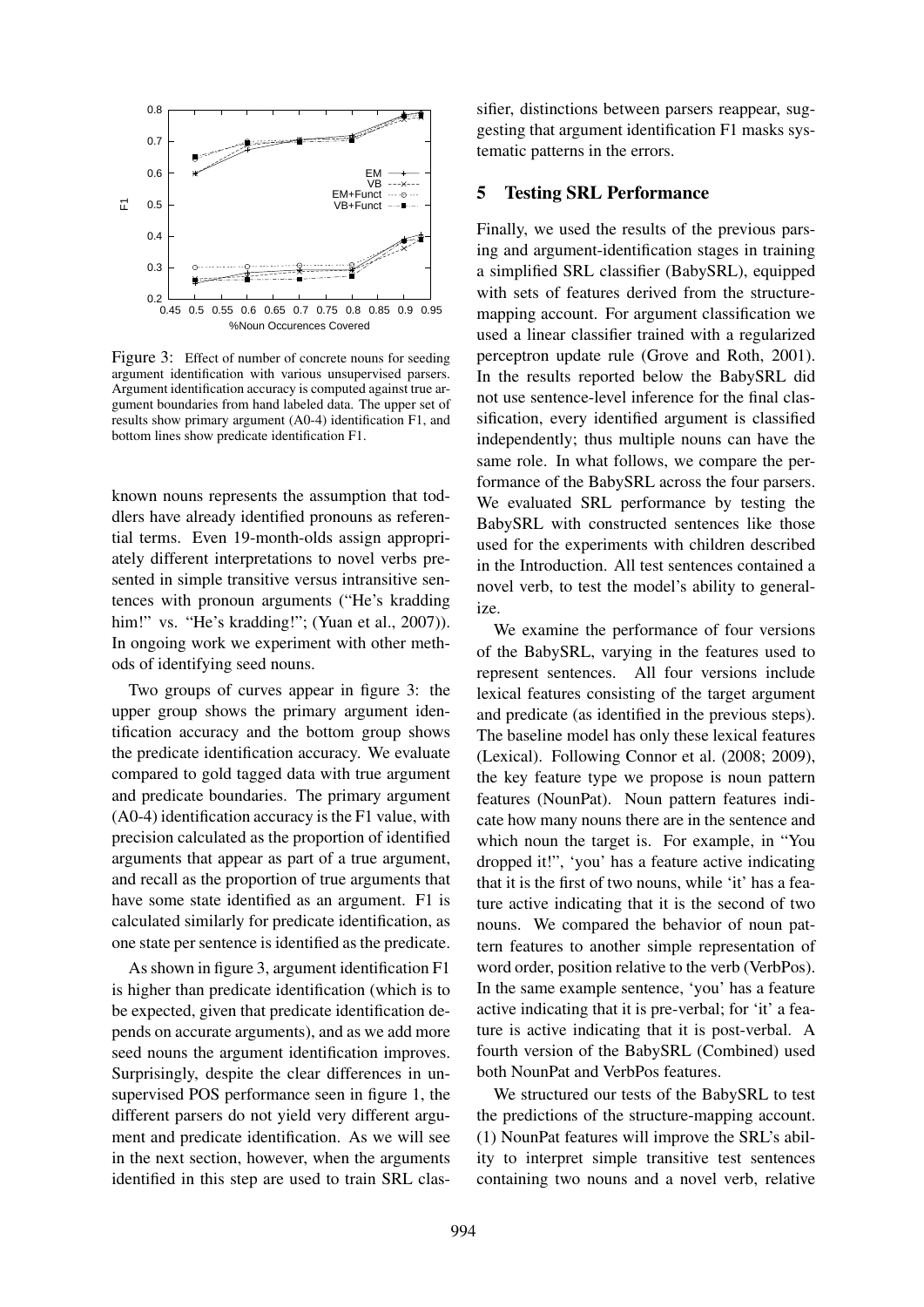to a lexical baseline. Like 21-month-old children (Gertner et al., 2006), the SRL should interpret the first noun as an agent and the second as a patient. (2) Because NounPat features represent word order solely in terms of a sequence of nouns, an SRL equipped with these features will make the errors predicted by the structure-mapping account and documented in children (Gertner and Fisher, 2006). (3) NounPat features permit the SRL to assign different roles to the subjects of transitive and intransitive sentences that differ in their number of nouns. This effect follows from the nature of the NounPat features: These features partition the training data based on the number of nouns, and therefore learn separately the likely roles of the '1st of 1 noun' and the '1st of 2 nouns'.

These patterns contrast with the behavior of the VerbPos features: When the BabySRL was trained with perfect parsing, VerbPos promoted agentpatient interpretations of transitive test sentences, and did so even more successfully than Noun-Pat features did, reflecting the usefulness of position relative to the verb in understanding English sentences. In addition, VerbPos features eliminated the errors with two-noun intransitive sentences. Given test sentences such as 'You and Mommy krad', VerbPos features represented both nouns as pre-verbal, and therefore identified both as likely agents. However, VerbPos features did not help the SRL assign different roles to the subjects of simple transitive and intransitive sentences: 'Mommy' in 'Mommy krads you' and 'Mommy krads' are both represented simply as pre-verbal.

To test the system's predictions on transitive and intransitive two noun sentences, we constructed two test sentence templates: 'A krads B' and 'A and B krad', where A and B were replaced with familiar animate nouns. The animate nouns were selected from all three children's data in the training set and paired together in the templates such that all pairs are represented.

Figure 4 shows SRL performance on test sentences containing a novel verb and two animate nouns. Each plot shows the proportion of test sentences that were assigned an agent-patient (A0- A1) role sequence; this sequence is correct for transitive sentences but is an error for two-noun intransitive sentences. Each group of bars shows the performance of the BabySRL trained using one of the four parsers, equipped with each of our four

feature sets. The top and bottom panels in Figure 4 differ in the number of nouns provided to seed the argument identification stage. The top row shows performance with 10 seed nouns (the 10 most frequent nouns, mostly animate pronouns), and the bottom row shows performance with 365 concrete (animate or inanimate) nouns treated as known. Relative to the lexical baseline, NounPat features fared well: they promoted the assignment of A0- A1 interpretations to transitive sentences, across all parser versions and both sets of known nouns. Both VB estimation and the content-function word split increased the ability of NounPat features to learn that the first of two nouns was an agent, and the second a patient. The NounPat features also promote the predicted error with two-noun intransitive sentences (Figures 4(b), 4(d)). Despite the relatively low accuracy of predicate identification noted in section 4.1, the VerbPos features did succeed in promoting an A0A1 interpretation for transitive sentences containing novel verbs relative to the lexical baseline. In every case the performance of the Combined model that includes both Noun-Pat and VerbPos features exceeds the performance of either NounPat or VerbPos alone, suggesting both contribute to correct predictions for transitive sentences. However, the performance of VerbPos features did not improve with parsing accuracy as did the performance of the NounPat features. Most strikingly, the VerbPos features did not eliminate the predicted error with two-noun intransitive sentences, as shown in panels 4(b) and 4(d). The Combined model predicted an A0A1 sequence for these sentences, showing no reduction in this error due to the participation of VerbPos features.

Table 1 shows SRL performance on the same transitive test sentences ('A krads B'), compared to simple one-noun intransitive sentences ('A krads'). To permit a direct comparison, the table reports the proportion of transitive test sentences for which the first noun was assigned an agent (A0) interpretation, and the proportion of intransitive test sentences with the agent (A0) role assigned to the single noun in the sentence. Here we report only the results from the best-performing parser (trained with VB EM, and content/function word pre-clustering), compared to the same classifiers trained with gold standard argument identification. When trained on arguments identified via the unsupervised POS tagger, noun pattern features promoted agent interpretations of tran-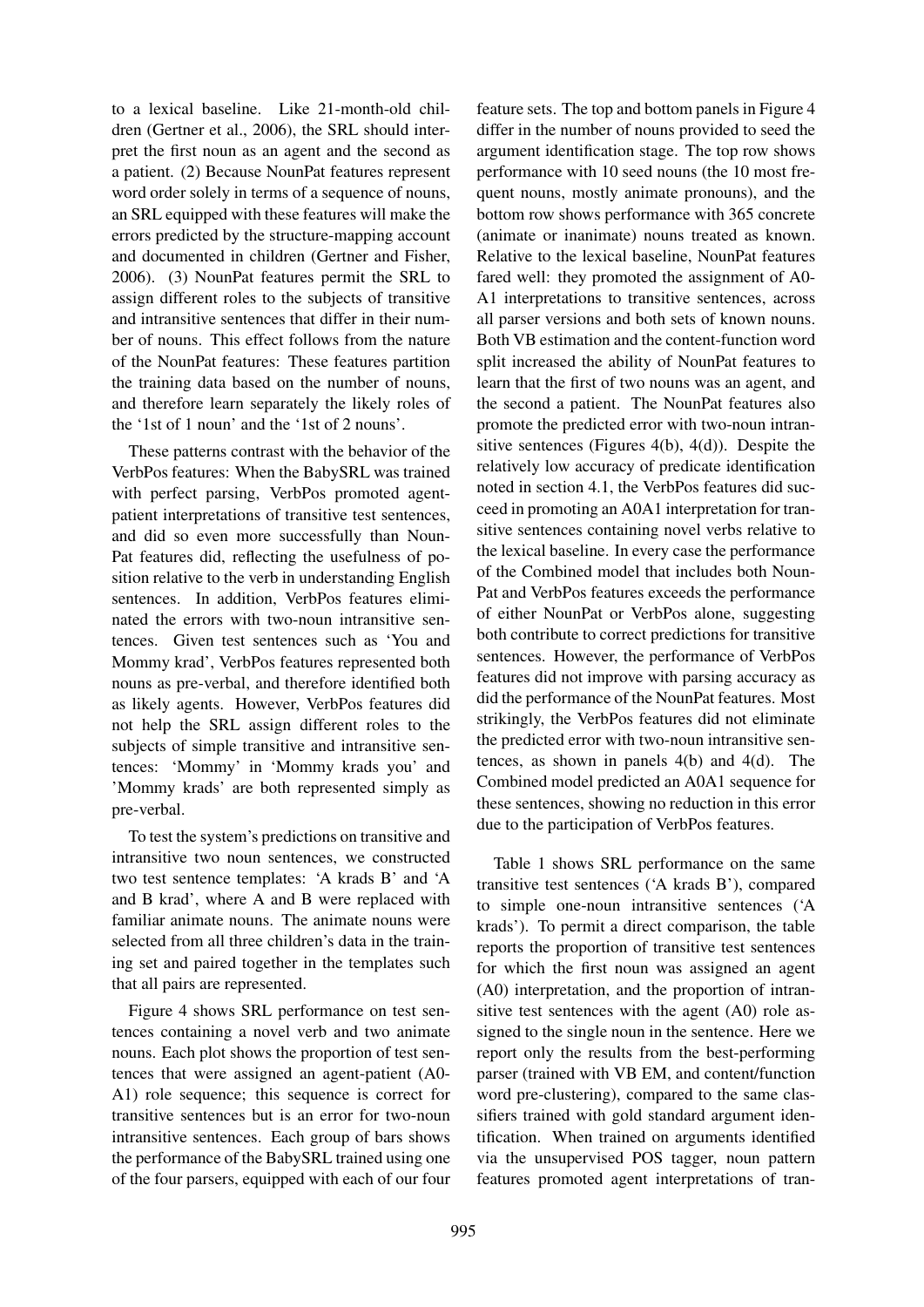|                   | Two Noun Transitive, % Agent First |         |                |         | $\Box$ One Noun Intransitive, % Agent Prediction |         |                |         |
|-------------------|------------------------------------|---------|----------------|---------|--------------------------------------------------|---------|----------------|---------|
|                   | Lexical                            | NounPat | <b>VerbPos</b> | Combine | Lexical                                          | NounPat | <b>VerbPos</b> | Combine |
| VB+Funct 10 seed  | 0.48                               | 0.61    | 0.55           | 0.71    | 0.48                                             | 0.57    | 0.56           | 0.59    |
| VB+Funct 365 seed | 0.22                               | 0.64    | 0.41           | 0.74    | 0.23                                             | 0.33    | 0.43           | 0.41    |
| Gold Arguments    | 0.16                               | 0.41    | 0.69           | 0.77    | 0.17                                             | 0.18    | 0.70           | 0.58    |

Table 1: SRL result comparison when trained with best unsupervised argument identifier versus trained with gold arguments. Comparison is between agent first prediction of two noun transitive sentences vs. one noun intransitive sentences. The unsupervised arguments lead the classifier to rely more on noun pattern features; when the true arguments and predicate are known the verb position feature leads the classifier to strongly indicate agent first in both settings.



(a) Two Noun Transitive Sentence, 10 seed nouns



(c) Two Noun Transitive Sentence, 365 seed nouns



(b) Two Noun Intransitive Sentence, 10 seed nouns



(d) Two Noun Intransitive Sentence, 365 seed nouns

Figure 4: SRL classification performance on transitive and intransitive test sentences containing two nouns and a novel verb. Performance with gold-standard argument identification is included for comparison. Across parses, noun pattern features promote agent-patient (A0A1) interpretations of both transitive ("You krad Mommy") and two-noun intransitive sentences ("You and Mommy krad"); the latter is an error found in young children. Unsupervised parsing is less accurate in identifying the verb, so verb position features fail to eliminate errors with two-noun intransitive sentences.

sitive subjects, but not for intransitive subjects. This differentiation between transitive and intransitive sentences was clearer when more known nouns were provided. Verb position features, in contrast, promote agent interpretations of subjects weakly with unsupervised argument identification, but equally for transitive and intransitive.

Noun pattern features were robust to increases in parsing noise. The behavior of verb position features suggests that variations in the identifiability of different parts of speech can affect the usefulness of alternative representations of sentence structure. Representations that reflect the position of the verb may be powerful guides for understanding simple English sentences, but representations reflecting only the number and order of nouns can dominate early in acquisition, depending on the integrity of parsing decisions.

## 6 Conclusion and Future Work

The key innovation in the present work is the combination of unsupervised part-of-speech tagging and argument identification to permit learning in a simplified SRL system. Children do not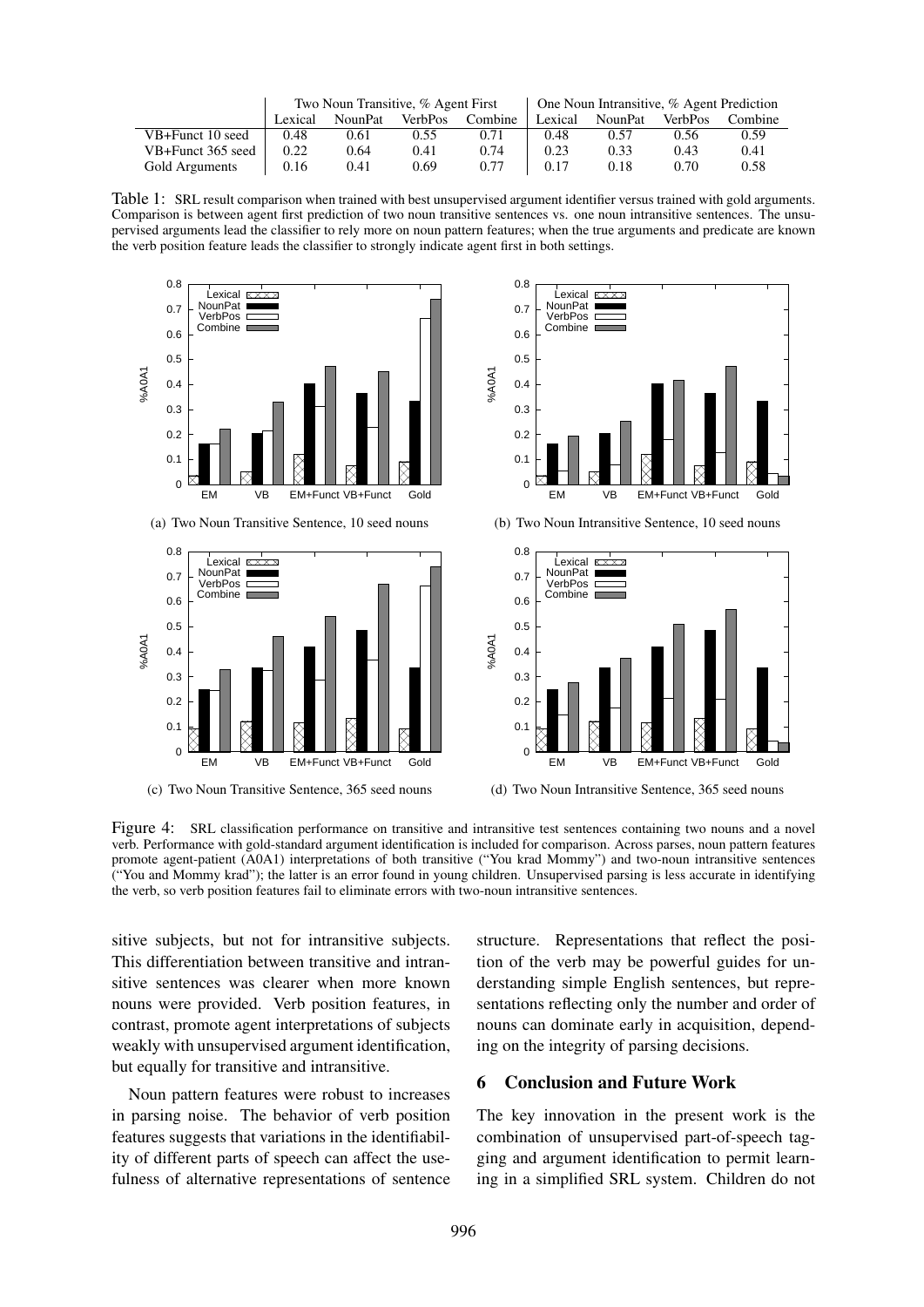have the luxury of treating part-of-speech tagging and semantic role labeling as separable tasks. Instead, they must learn to understand sentences starting from scratch, learning the meanings of some words, and using those words and their patterns of arrangement into sentences to bootstrap their way into more mature knowledge.

We have created a first step toward modeling this incremental process. We combined unsupervised parsing with minimal supervision to begin to identify arguments and predicates. An SRL classifier used simple representations built from these identified arguments to extract useful abstract patterns for classifying semantic roles. Our results suggest that multiple simple representations of sentence structure could co-exist in the child's system for sentence comprehension; representations that will ultimately turn out to be powerful guides to role identification may be less powerful early in acquisition because of the noise introduced by the unsupervised parsing.

The next step is to 'close the loop', using higher level semantic feedback to improve the earlier argument identification and parsing stages. Perhaps with the help of semantic feedback the system can automatically improve predicate identification, which in turn allows it to correct the observed intransitive sentence error. This approach will move us closer to the goal of using initial simple structural patterns and natural observation of the world (semantic feedback) to bootstrap more and more sophisticated representations of linguistic structure.

## Acknowledgments

This research is supported by NSF grant BCS-0620257 and NIH grant R01-HD054448.

## References

- M.J. Beal. 2003. *Variational Algorithms for Approximate Bayesian Inference*. Ph.D. thesis, Gatsby Computational Neuroscience Unit, University College London.
- L. Bloom. 1970. *Language development: Form and function in emerging grammars*. MIT Press, Cambridge, MA.
- L. Bloom. 1973. *One word at a time: The use of single-word utterances before syntax*. Mouton, The Hague.
- M.R. Brent and J.M. Siskind. 2001. The role of exposure to isolated words in early vocabulary development. *Cognition*, 81:31–44.
- E. Brill. 1997. Unsupervised learning of disambiguation rules for part of speech tagging. In *Natural Language Processing Using Very Large Corpora*. Kluwer Academic Press.
- R. Brown. 1973. *A First Language*. Harvard University Press, Cambridge, MA.
- X. Carreras and L. Màrquez. 2004. Introduction to the CoNLL-2004 shared tasks: Semantic role labeling. In *Proceedings of CoNLL-2004*, pages 89–97. Boston, MA, USA.
- E. Charniak. 1997. Statistical parsing with a contextfree grammar and word statistics. In *Proc. National Conference on Artificial Intelligence*.
- E.V. Clark. 1978. Awwareness of language: Some evidence from what children say and do. In R. J. A. Sinclair and W. Levelt, editors, *The child's conception of language*. Springer Verlag, Berlin.
- M. Connor, Y. Gertner, C. Fisher, and D. Roth. 2008. Baby srl: Modeling early language acquisition. In *Proc. of the Annual Conference on Computational Natural Language Learning (CoNLL)*, pages xx–yy, Aug.
- M. Connor, Y. Gertner, C. Fisher, and D. Roth. 2009. Minimally supervised model of early language acquisition. In *Proc. of the Annual Conference on Computational Natural Language Learning (CoNLL)*, Jun.
- M. Demetras, K. Post, and C. Snow. 1986. Feedback to first-language learners. *Journal of Child Language*, 13:275–292.
- K. Demuth, J. Culbertson, and J. Alter. 2006. Wordminimality, epenthesis, and coda licensing in the acquisition of english. *Language & Speech*, 49:137– 174.
- C. Fisher. 1996. Structural limits on verb mapping: The role of analogy in children's interpretation of sentences. *Cognitive Psychology*, 31:41–81.
- Jianfeng Gao and Mark Johnson. 2008. A comparison of bayesian estimators for unsupervised hidden markov model pos taggers. In *Proceedings of EMNLP-2008*, pages 344–352.
- D. Gentner. 2006. Why verbs are hard to learn. In K. Hirsh-Pasek and R. Golinkoff, editors, *Action meets word: How children learn verbs*, pages 544– 564. Oxford University Press.
- Y. Gertner and C. Fisher. 2006. Predicted errors in early verb learning. In *31st Annual Boston University Conference on Language Development*.